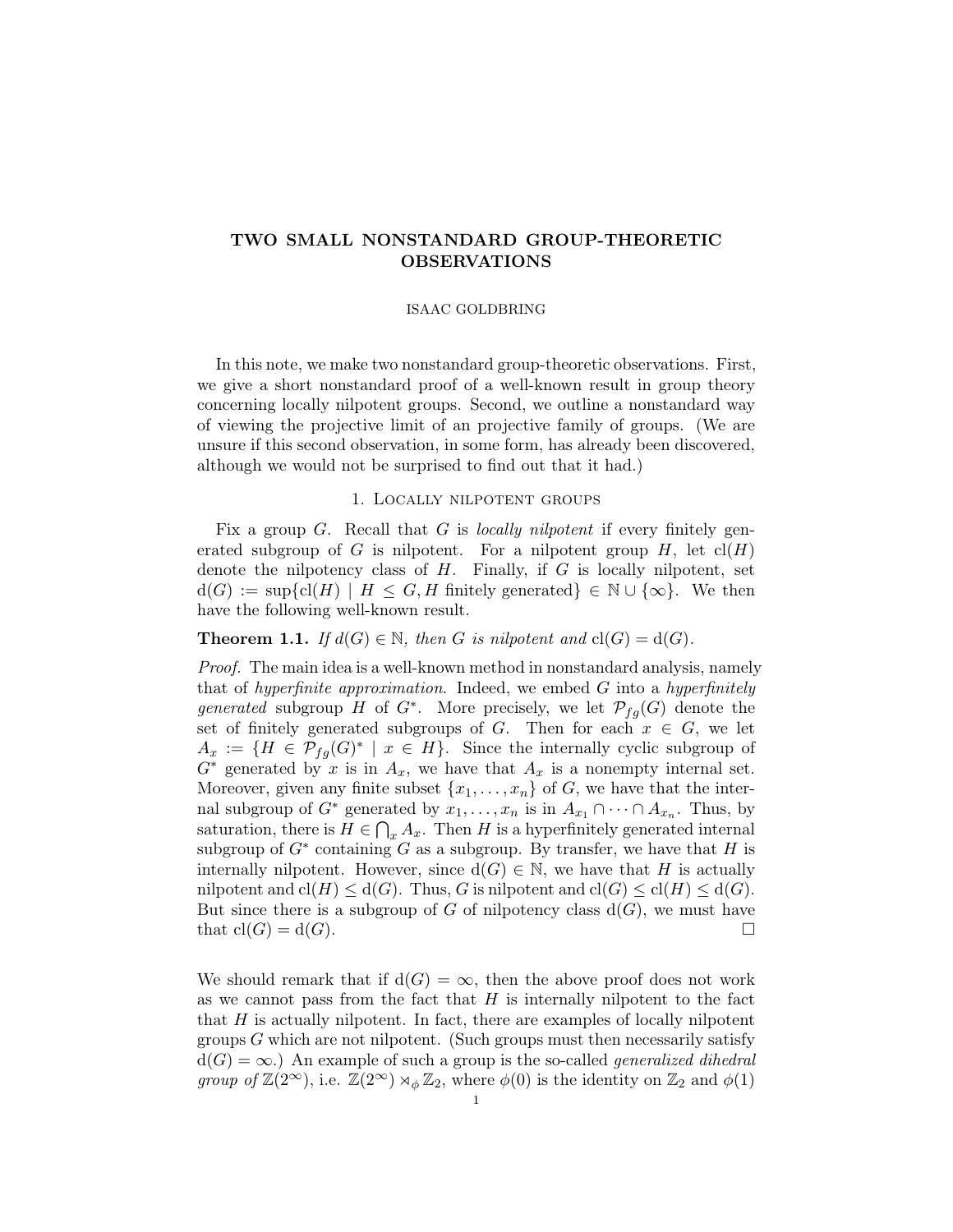### 2 ISAAC GOLDBRING

is inversion on  $\mathbb{Z}_2$ . (Here,  $\mathbb{Z}(2^{\infty}) := \{z \in \mathbb{C} \mid z^{2^n} = 1 \text{ for some } n\}$  is the *Prüfer 2-group.*) Indeed, setting  $G := \mathbb{Z}(2^{\infty}) \rtimes_{\phi} \mathbb{Z}_2$  and identifying  $\mathbb{Z}(2^{\infty})$ with  $\mathbb{Z}(2^{\infty}) \times \{0\} \leq G$ , we see that  $[G, G] = \mathbb{Z}(2^{\infty}) = [\mathbb{Z}(2^{\infty}), G]$ , whence the lower central series for G stabilizes at  $\mathbb{Z}(2^{\infty})$ , implying that G is not nilpotent. However, fix  $(x_1, s_1), \ldots, (x_n, s_n) \in G$ . Let  $H_1$  be the subgroup of  $\mathbb{Z}(2^{\infty})$  generated by  $x_1, \ldots, x_n$ . A key property of  $\mathbb{Z}(2^{\infty})$  is that every finite subset of it generates a finite 2-group. Thus,  $H_1 \rtimes_{\phi} \mathbb{Z}_2$  is also a finite 2-group, and hence nilpotent. Since the subgroup  $H$  of  $G$  generated by  $(x_1, s_1), \ldots, (x_n, s_n)$  is a subgroup of  $H_1 \rtimes_{\phi} \mathbb{Z}_2$ , we see that H is nilpotent. Since  $H$  is an arbitrary finitely generated subgroup of  $G$ , we see that  $G$  is locally nilpotent.

### 2. Projective limits of groups

Suppose that  $(I, \leq)$  is a directed set and  $(G_i, f_i^j)$  is a projective family of groups indexed by I, that is, for each  $i \in I$ ,  $G_i$  is a group, and for each  $i, j \in I$  with  $i \leq j, f_i^j$  $i_i^j: G_j \to G_i$  is a homomorphism. The projective limit of the family is the group

$$
G := \varprojlim G_i := \{ (x_i) \in \prod_{i \in I} G_i \; : \; (\forall i \in I)(\forall j \ge i) f_i^j(x_j) = x_i \}.
$$

The projective limit satisfies an appropriate universal mapping property and it is the unique group (up to a unique isomorphism) satisfying this property. We now explain how to give a nice nonstandard characterization of this projective limit. To avoid trivialities, we assume that  $I$  has no maximal (equivalently, maximum) element.

We first describe how to view the above situation in order for the nonstandard framework to apply smoothly. Let  $H$  be a group such that  $G_i$  is a subgroup of H for each  $i \in I$ . Let  $Sbgrp(H)$  denote the set of all subgroups of H and let  $\Phi: I \to \text{Sbgrp}(H)$  be defined by  $\Phi(i) := G_i$ . We consider the nonstandard extension  $\Phi: I^* \to \text{Sbgrp}(H)^*$ . We can, in the usual way, identify  $Sbgrp(H)^*$  as the set of internal subgroups of  $H^*$ , so in this way, for each  $i \in I^*, \Phi(i)$  is an internal subgroup of  $H^*$ . For  $i \in I^* \setminus I$ , we set  $G_i := \Phi(i)$ . Also, to encode the homomorphisms  $f_i^j$  $i<sup>j</sup>$ , we consider the partial function  $\Psi : I \times I \times H \to H$  with  $dom(\Psi) := \{(i, j, x) : i \leq j \text{ and } x \in \Phi(j)\}\$ and then for  $(i, j, x) \in \text{dom}(\Psi)$ , we define  $\Psi(i, j, x) := f_i^j$  $i<sup>j</sup>(x)$ . Again, we have the nonstandard extension  $\Psi: I^* \times I^* \times H^* \to H^*$ . For any  $(i, j) \in I^* \times I^*$ and  $x \in \Phi(j)$ , we write  $f_i^j$  $\mathcal{F}_i^j(x)$  for  $\Psi(i,j,x)$ ; observe that this notation does not clash with the original notation in the situation that  $i, j \in I$  and  $x \in G_j$ .

We say that  $i \in I^*$  is *infinite* if  $j < i$  for all  $j \in I$ ; we let  $I_{\text{inf}}$  denote the set of infinite elements of  $I^*$ . Observe that  $I_{\text{inf}} \neq \emptyset$ . To see this, for  $j \in I$ , let  $X_j := \{i \in I^* \mid j < i\}$ . Observe that  $X_j$  is an internal set that is nonempty by our assumption that  $I$  has no maximal element. It follows from the directedness of I that the family  $(X_j : j \in I)$  has the finite intersection property. By saturation, there is  $i \in \bigcap_{j \in J} X_j$ ; such an i is infinite.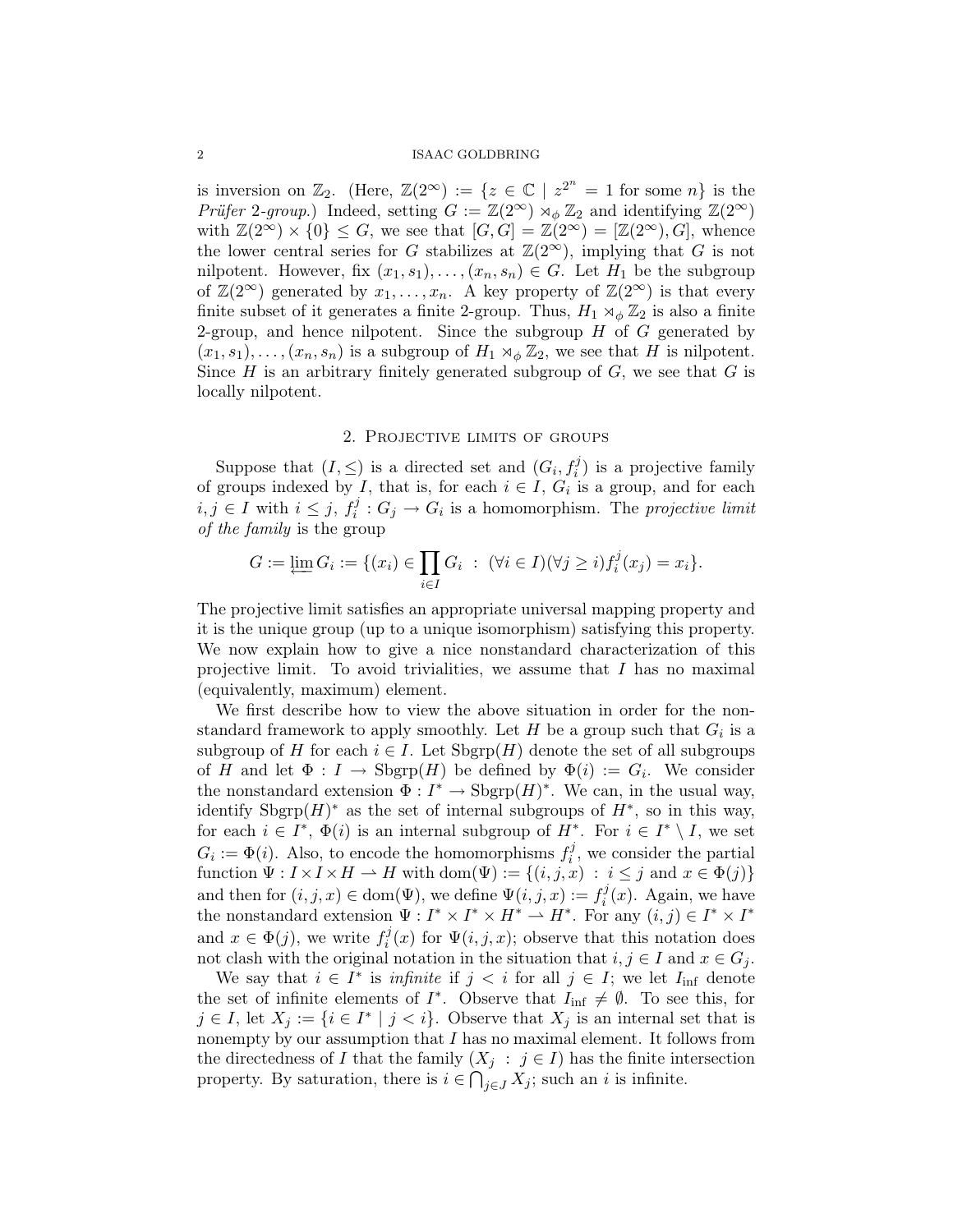For  $i \in I_{\text{inf}}$ , let  $K_i := \{x \in G_i : (\exists j \in I_{\text{inf}})(j \leq i \text{ and } f_j^i(x) = 1)\}\$ and define  $\rho_i$ :  $G_i \to G$  by  $\rho_i(x) = (f_j^i(x))_{j \in I}$ . (The fact that  $\rho(G_i)$  is a subset of  $G$  is a consequence of transfer.)

**Proposition 2.1.** For every  $i \in I_{\text{inf}}$ ,  $\rho_i$  is a surjective homomorphism and  $Ker(\rho_i) = K_i$ . Consequently,  $G_i/K_i \cong G$ .

*Proof.* It is clear that  $\rho_i$  is a group homomorphism. We first prove that  $\rho_i$ is surjective. Fix  $g = (g_j)_{j \in I} \in G$ . Considering  $g : I^* \to H^*$ , we claim that  $\rho_i(g_i) = g$ . Indeed,  $(\rho_i(g_i))_j = f_j^i(g_i) = g_j$  by transfer.

Now suppose that  $x \in K_i$ . Then  $f_j^i(x) = 1$  for some  $j \in I_{\text{inf}}$  with  $j \leq i$ . Now fix  $k \in I$ . Then  $(\rho_i(x))_k = f_k^i(x) = f_k^j$  $f_k^j(f_j^i(x)) = f_k^j$  $k^j(k) = 1$ . Since  $k \in I$ was arbitrary, we see that  $x \in \text{Ker}(\rho_i)$ .

Conversely, suppose that  $x \in \text{Ker}(\rho_i)$ . For  $k \in I$ , we set

$$
Y_k := \{ j \in I^* \ : \ k \leq j \text{ and } f_j^i(x) = 1 \}.
$$

Since I is directed, we have that  $(Y_k : k \in I)$  has the finite intersection property. By saturation, there is  $j \in \bigcap_{k \in K} Y_k$ ; then  $j \in Y_{\text{inf}}$  and  $f_j^i(x) = 1$ , whence  $x \in K_i$ . .

Note that the proof of the proposition shows that  $\rho_i^{-1}((g_j)_{j\in I}) = g_i K_i$ . We also know that, for all  $i, j \in I_{\text{inf}}, G_i/K_i \cong G_j/K_j$ . We can be more explicit about the isomorphism witnessing this. From now on, suppose that  $f_i^j$  $i$  is surjective for each  $i, j \in I$  with  $i \leq j$ . Note then, by transfer, that  $f_i^j$ i is surjective for each  $i, j \in I^*$  with  $i \leq j$ .

**Lemma 2.2.** Suppose that  $i, j \in I_{\text{inf}}$  and  $i \leq j$ . Then the surjective group morphism  $f_i^j$  $i_j^j: G_j \to G_i/K_i$  has kernel  $K_j$ . Consequently, the map

$$
xK_j \to f_i^j(x)K_i : G_j/K_j \to G_i/K_i
$$

is an isomorphism.

*Proof.* First suppose that  $f_i^j$  $i^j(x) \in K_i$ . Then there is  $k \in I_{\text{inf}}$  with  $k \leq i$  such that  $f_k^i(f_i^j)$  $\mathcal{L}^{ij}(x)$  = 1. However, this then implies that  $f^j_k$  $k(x) = 1$ , so  $x \in K_j$ .

Conversely, suppose that  $x \in K_j$ . Take  $k \in I_{\text{inf}}$  such that  $f_k^j$  $k^j(x) = 1$ . For  $l \in I$ , set  $Z_l := \{m \in I^* : m \leq i \text{ and } l \leq m \text{ and } f_m^j(x) = 1\}$ . We claim that  $(Z_l : l \in I)$  has the finite intersection property. Indeed, given  $l_1, \ldots, l_r$ , take  $m \in I$  with  $l_1, \ldots, l_r \leq m$ . Then  $m \leq i$  and  $f_m^j(x) = f_m^k(f_k^j)$  $h_k^{\jmath}(x)) = 1.$ Thus, by saturation, there is  $m \in \bigcap_{l \in I} Z_l$ . Then  $m \in I_{\text{inf}}$ ,  $m \leq i$ , and  $f_m^i(f_i^j)$  $f_i^j(x) = f_m^j(x) = 1$ . Consequently,  $f_i^j$  $G_i^j(x) \in K_i$ . — Первый процесс в постановки программа в серверном становки производительно становки производите с производ<br>В серверном становки производительно становки производительно становки производительно становки производительн

**Corollary 2.3.** Suppose that  $i, j \in I_{\text{inf}}$ . Let  $k \in I_{\text{inf}}$  be such that  $i, j \leq k$ . Given  $x \in G_i$ , let  $g_i^k(x)$  be any element of  $G_k$  such that  $f_i^k(g_i^k(x)) = x$ . Then the map

$$
xK_i \mapsto f_j^k(g_i^k(x))K_j : G_i/K_i \to G_j/K_j
$$

is an isomorphism.